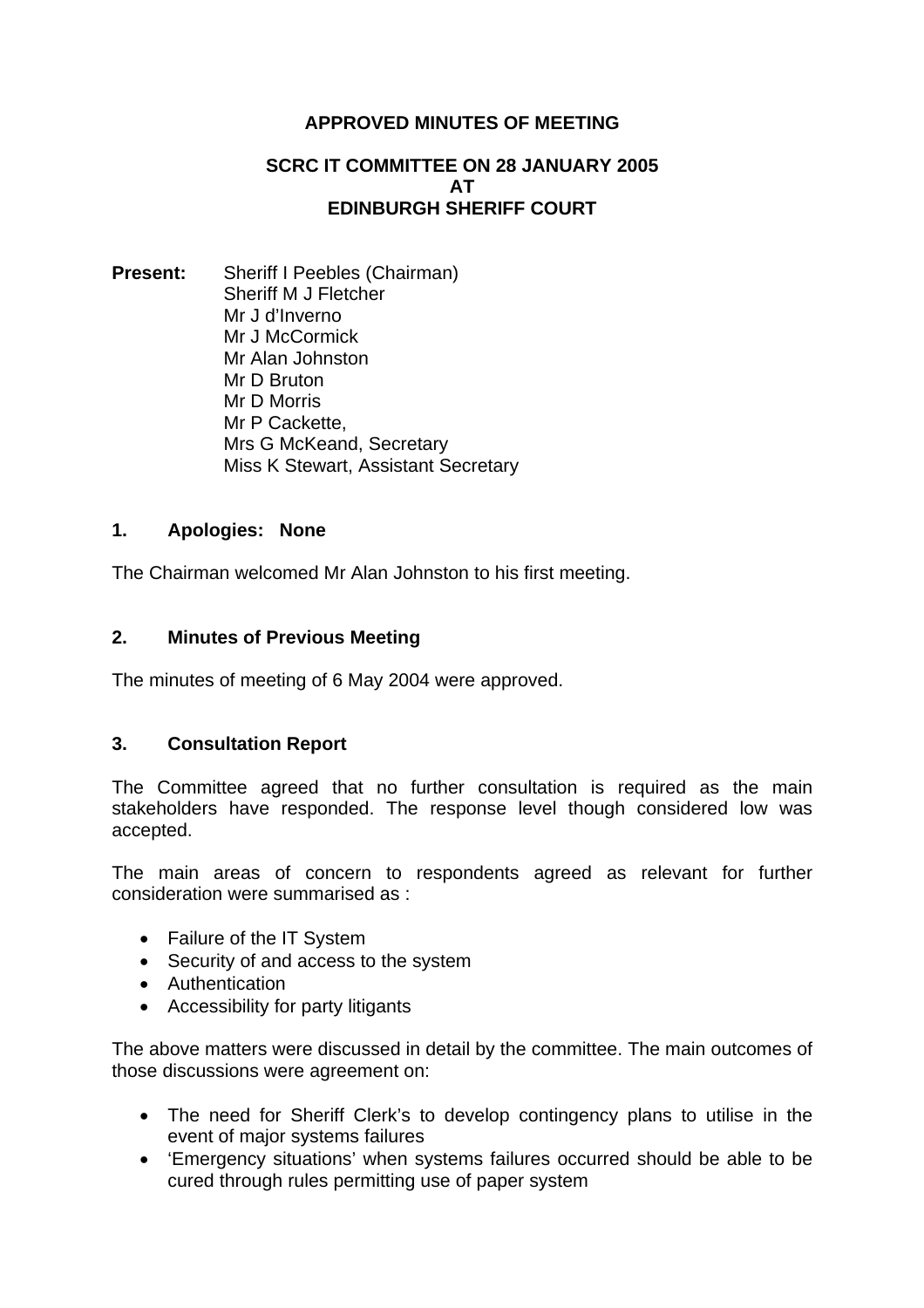- Advice will be required on applicable diversity of languages for any electronic system with regard to issues of access to IT systems and language barriers therein for party litigants
- Potential methods for securing access to system and documents in process were discussed at length with various suggested proposals.

## **Action**

## **Secretariat will obtain legal advice from OSSE for next meeting regarding access to court records and process.**

The committee agreed that the intention will be to remit the matter of system security thereafter to Scottish Court Service (SCS) for a feasibility study and further consideration with their own stakeholders.

The Committee discussed the findings of the consultation on the questions regarding 'authenticity of signature' at warranting stage, throughout the process and for enforcement purposes. It was agreed that these matters will be dealt with in the overall remit to SCS on the matter of system security. The Secretariat advised that the rules of court have been scanned to identify all relevant reference to requirement for authentication. Discussion ensued around the possibility of a rule which would prescribe how, where such authentication is required, an electronic form of signature would be accepted instead.

## **Action**

## **The Secretariat will seek advice from OSSE for next meeting as to the possibility of drafting an 'all encompassing' rule.**

The Committee agreed that the recommendation for service of summonses by the Sheriff Clerk should be taken forward. A recommendation will be made that a helpline be established for IT systems and also for procedural advice. It was noted that this will have resource implications.

There was discussion on the need for guidance regarding interest rates in court actions for litigants using the electronic system. It was agreed that the default option should be the judicial interest rate.

## **4. Papers submitted**

No issues arising

## **5. Future Timetable**

## **Action**

- **Chairman will give details of committee progress orally at next SCRC meeting**
- **Secretariat to draft interim report for next meeting SCRC (there is no need for this to be seen by IT Committee prior to submission)**